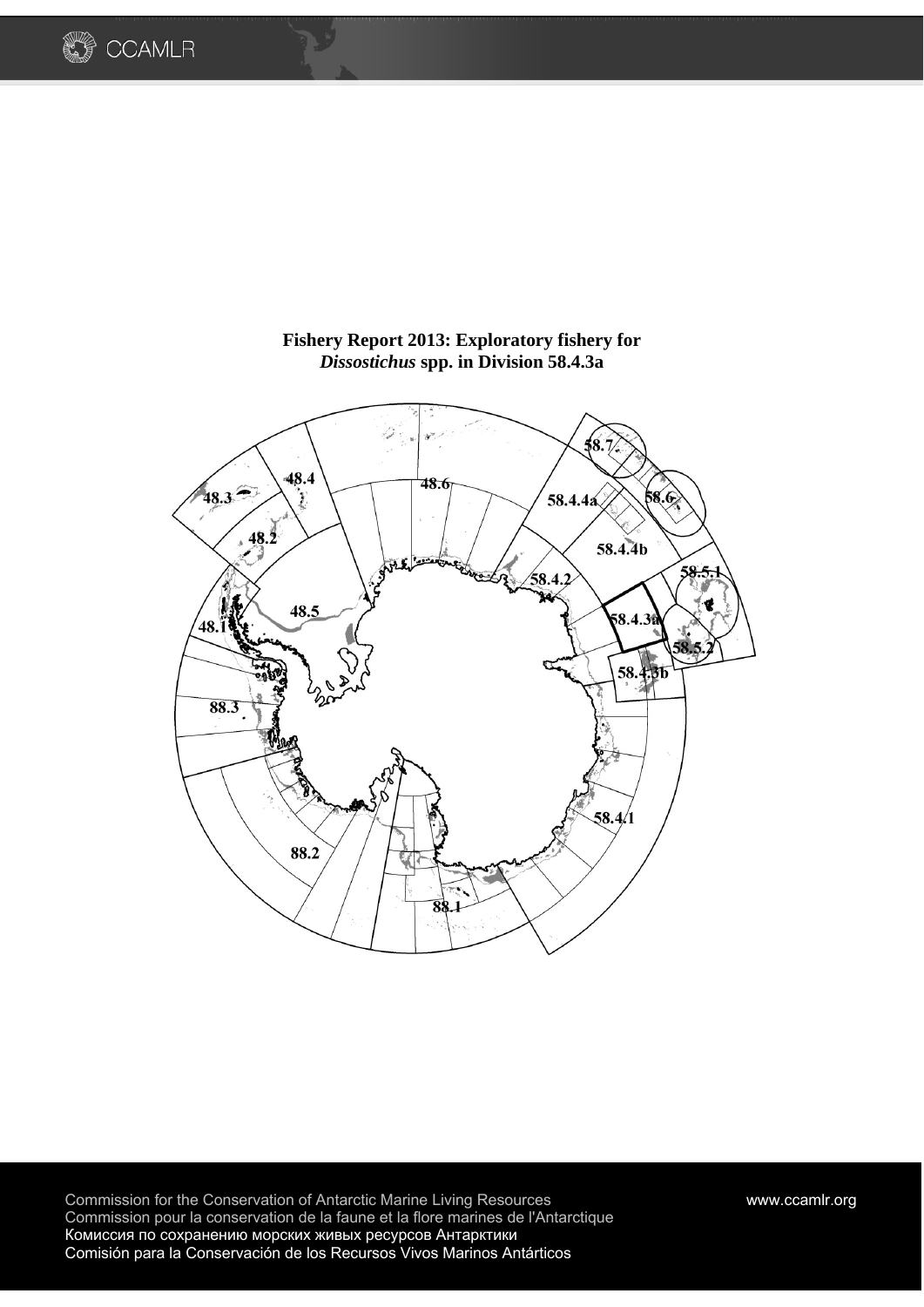## **CONTENTS**

Page

|                                                     | 1              |
|-----------------------------------------------------|----------------|
|                                                     | 1              |
|                                                     | 2              |
|                                                     | $\overline{2}$ |
|                                                     | 3              |
|                                                     |                |
|                                                     | 3              |
|                                                     | $\overline{4}$ |
|                                                     | 6              |
|                                                     | 6              |
|                                                     | 6              |
|                                                     |                |
|                                                     | 6              |
|                                                     | 6              |
|                                                     | 6              |
|                                                     |                |
|                                                     | 7              |
|                                                     | 8              |
|                                                     | 8              |
|                                                     | 8              |
|                                                     |                |
|                                                     | 8              |
| Current management advice and conservation measures | 8              |
|                                                     |                |

The map on the cover page shows the management areas within the CAMLR Convention Area, the specific region related to this report is outlined in bold. Depths between 600 and 1 800m (the 'fishable depths' for *Dissostichus* spp.) are shaded.

Throughout this report the CCAMLR fishing season is represented by the year in which that season ended, e.g. 2013 represents the 2012/13 CCAMLR fishing season (from 1 December 2012 to 30 November 2013).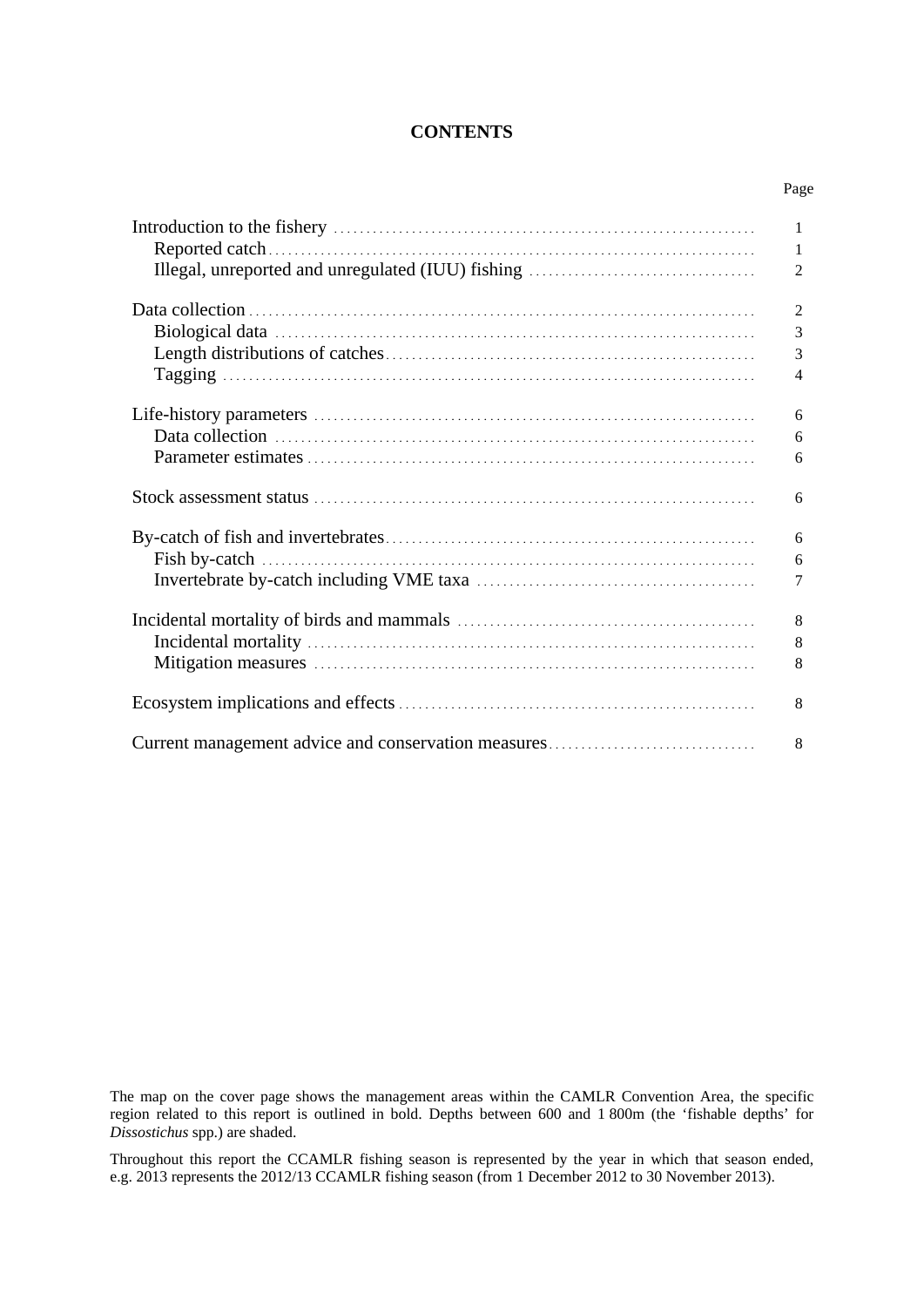## **FISHERY REPORT 2013: EXPLORATORY FISHERY FOR**  *DISSOSTICHUS* **SPP. IN DIVISION 58.4.3a**

## **Introduction to the fishery**

1. This report describes the exploratory longline fishery for toothfish (*Dissostichus* spp.) in Division 58.4.3a. The fishery in Division 58.4.3 began as a new fishery in 1997 (Conservation Measure (CM) 113/XV). Following the Commission's decision that high levels of illegal, unreported and unregulated (IUU) fishing for *Dissostichus* spp. in the Convention Area had rendered it unrealistic to consider this fishery as 'new' (CCAMLR-XVIII, paragraph 10.14), along with a renewed interest in this fishery, the fishery was reclassified as exploratory in 2000. That year, the Commission agreed on four exploratory fisheries for *Dissostichus* spp. in this region outside areas of national jurisdiction: exploratory trawl fisheries on BANZARE Bank (CM 203/XIX) and Elan Bank (CM 205/XIX); and exploratory longline fisheries on BANZARE Bank (CM 204/XIX) and Elan Bank (CM 206/XIX).

2. In 2001, the boundaries of Division 58.4.3 were reassigned based on ecological considerations, and two new divisions were formed: Division 58.4.3a (Elan Bank) and Division 58.4.3b (BANZARE Bank). Since 2005, licensed longline vessels have fished in Division 58.4.3a targeting primarily Patagonian toothfish (*D. eleginoides*) (Table 1).

3. The current limits on the exploratory fishery for *Dissostichus* spp. in Division 58.4.3a are described in CM 41-06. From 2009 to 2012 the precautionary catch limit for *Dissostichus* spp. was set at 86 tonnes but in 2013 was reduced to 32 tonnes.

4. In 2013, the fishery was limited to one French and one Japanese flagged vessel using longlines, both of which conducted research fishing in Division 58.4.3a.

5. For 2014, one vessel from France and one from Japan notified their intention to participate in the exploratory fishery for *Dissostichus* spp. in Division 58.4.3a.

# **Reported catch**

6. Reported catches of *Dissostichus* spp. over the past nine seasons peaked in 2005 at 105 tonnes (42% of the catch limit) when, along with *D. eleginoides*, significant catches of Antarctic toothfish (*D. mawsoni*) were also taken. Since then, the catches have been dominated by *D. eleginoides* and have remained substantially lower. The catch limit has never been exceeded in Division 58.4.3a (Table 1).

7. In 2013 two vessels, the Japanese-flagged *Shinsei Maru No. 3* and the French-flagged *Saint André,* fished in Division 58.4.3a and caught a combined total of 16 tonnes of *D. eleginoides* (50% of the catch limit).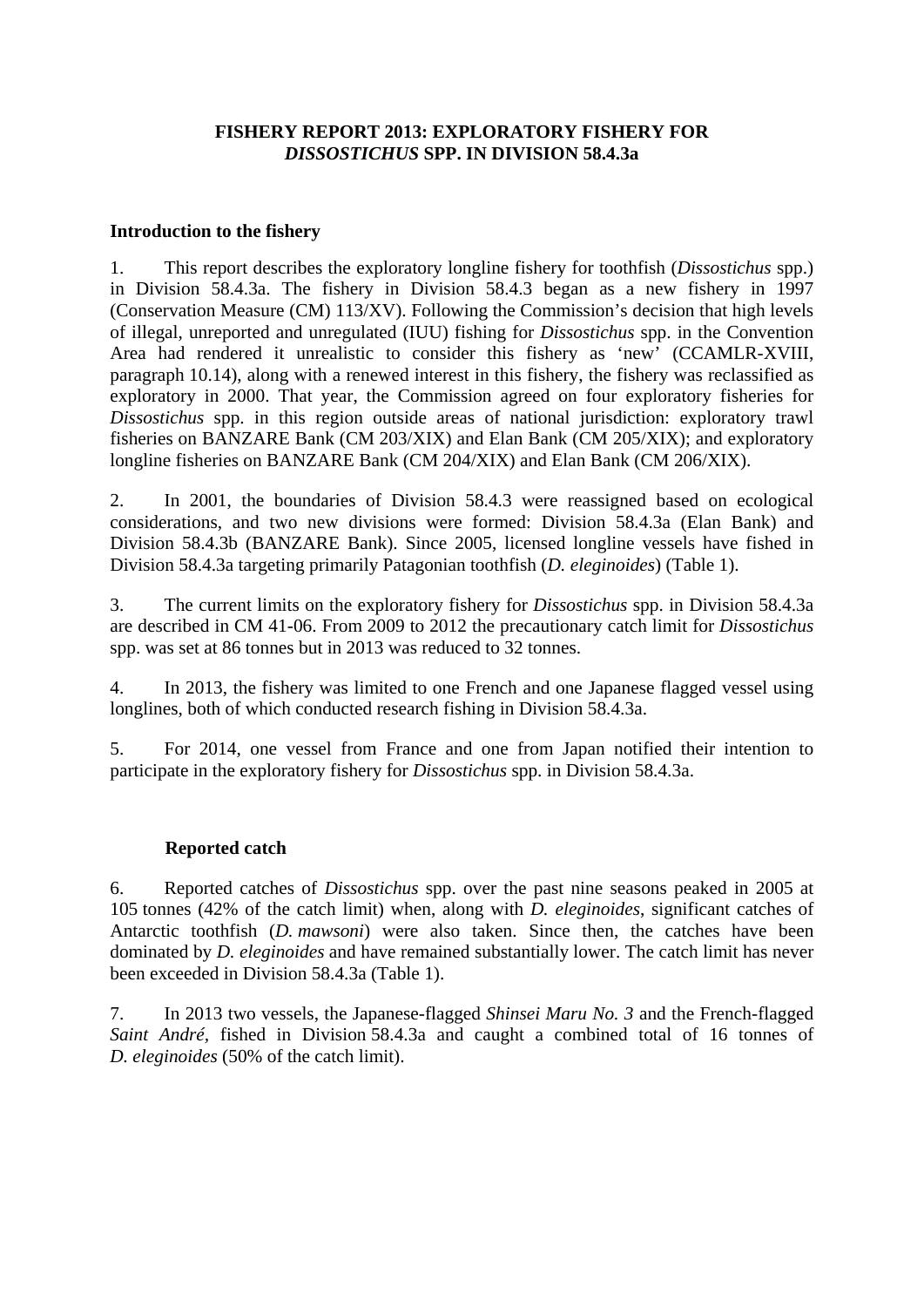| Season | Catch limit | Reported catch (tonnes) | Estimated      |       |                              |
|--------|-------------|-------------------------|----------------|-------|------------------------------|
|        | (tonnes)    | D. mawsoni              | D. eleginoides | Total | <b>IUU</b> catch<br>(tonnes) |
| 2005   | 250         | 9                       | 97             | 105   | 98                           |
| 2006   | 250         |                         | 88             | 89    |                              |
| 2007   | 250         |                         | 3              |       |                              |
| 2008   | 250         |                         |                |       |                              |
| 2009   | 86          |                         | 31             | 31    |                              |
| 2010   | 86          |                         |                |       |                              |
| 2011   | 86          |                         |                |       | *                            |
| 2012   | 86          |                         | 37             | 37    | *                            |
| 2013   | 32          |                         | 16             | 16    | ∗                            |

Table 1: Catch history for *Dissostichus* spp. in Division 58.4.3a. (Source: STATLANT data for past seasons, and catch and effort reports for current season, past reports for IUU catch.)

\* Not estimated.

#### **Illegal, unreported and unregulated (IUU) fishing**

8. IUU fishing in the Indian Ocean sector of the Convention Area remains an issue for the Commission. Estimates of illegal fishing in Division 58.4.3a indicate that 98 tonnes of *Dissostichus* spp. were taken illegally in 2005 and there have been no further reports of sightings or landings related to IUU fishing since then (Table 1). Since 2010, following the recognition of methodological issues in its assessment, no estimates of the IUU catch of *Dissostichus* spp. have been provided for this division (SC-CAMLR-XXIX, paragraph 6.5).

## **Data collection**

9. Catch limits for CCAMLR's fisheries for *D. mawsoni* and *D. eleginoides* for the 'assessed' fisheries in Subareas 48.3, 88.1 and 88.2 and Division 58.5.2 are set using fully integrated assessments; more basic approaches are used for the 'data-poor' fisheries (in Subarea 48.6 and in Area 58 outside the exclusive economic zones (EEZs)). The management of these data-poor fisheries has been a major focus of attention in CCAMLR in recent years after the acknowledgement that commercial fishing by itself had resulted in too few data to develop a full assessment of the targeted stocks in these areas. CCAMLR has developed a framework for designing and undertaking research fishing designed to lead to an assessment of these toothfish stocks in the short to medium term, established under the provisions of CM 41-01. This research planning framework has three phases: prospecting phase, biomass estimation phase and assessment development phase, with a set of decisions and review for the progression between stages.

10. In order to obtain the data necessary for a stock assessment, catch limits for research fishing by commercial vessels are set at a level intended to provide sufficient information (including sufficient recaptures of tagged fish) to achieve a stock assessment within a time period of 3 to 5 years. These catch limits are also set so that they provide reasonable certainty that exploitation rates at the scale of the stock or research unit will not negatively impact the stock. Appropriate exploitation rates are based on estimates from areas with assessed fisheries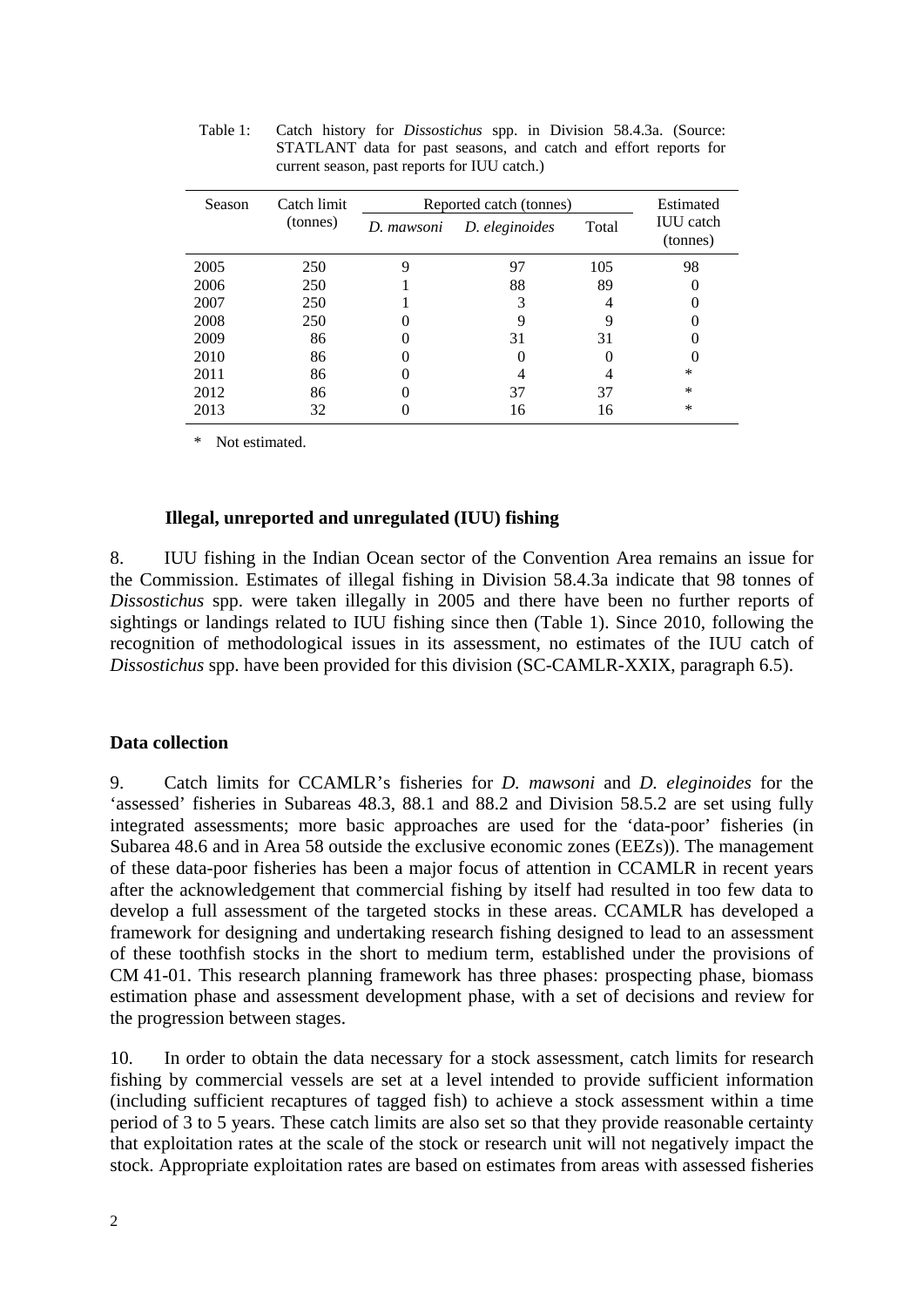and are not more than 3–4% of the estimated stock size. In 2012 and 2013, CCAMLR put in place a more structured approach to setting catch limits, and spatially constraining research, in data-poor fisheries. This process attempts to use all available information combined with a regular review process to make progress while recognising the inherent uncertainties and data limitations in data-poor fisheries.

### **Biological data**

11. The collection of biological data under CM 23-05 is conducted as part of the CCAMLR Scheme of International Scientific Observation. In exploratory longline fisheries targeting *D. mawsoni* and *D. eleginoides,* biological data collection includes representative samples of length, weight, sex and maturity stage, as well as collection of otoliths for age determination of the target and most frequently taken by-catch species.

## **Length distributions of catches**

12. The length-frequency distributions of *D. mawsoni* and *D. eleginoides* caught in this fishery are presented for all years in which the number of that species measured was more than 150 fish. These length-frequency distributions are unweighted (i.e. they have not been adjusted for factors such as the size of the catches from which they were collected). The interannual variability exhibited in the figure may reflect differences in the fished population but is also likely to reflect changes in the gear used, the number of vessels in the fishery and the spatial and temporal distribution of fishing.

13. The length-frequency distributions of catches for *D. eleginoides* for each season from 2005 to present (Figure 1) indicate that most *D. eleginoides* caught in Division 58.4.3a ranged from 30 to 150 cm in length (Figure 1). A bimodal distribution was observed in 2005 to 2007 and again in 2012 and 2013 with broad modes evident at approximately 50–80 and 90–130 cm.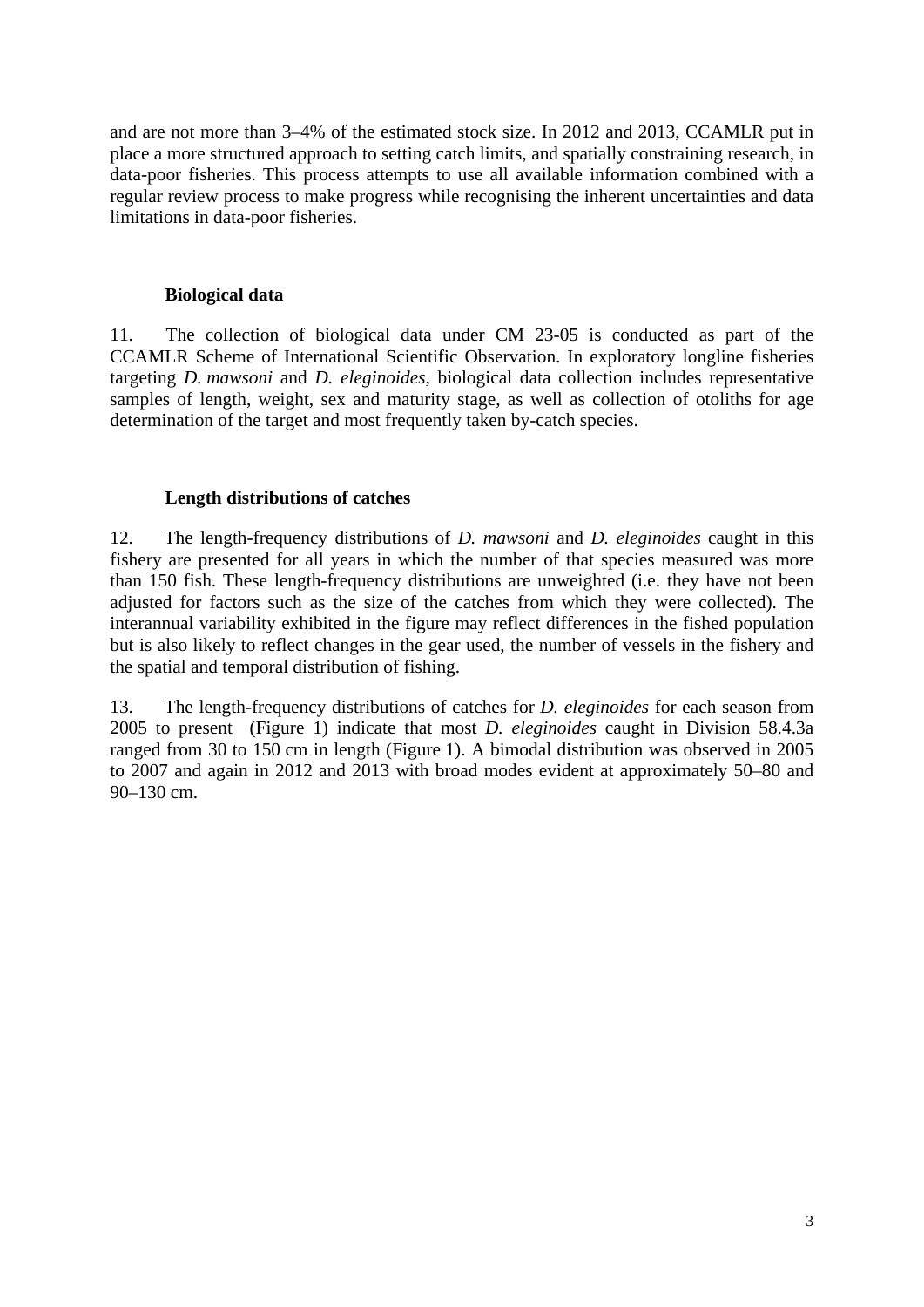

Figure 1: Annual length-frequency distributions of *Dissostichus eleginoides* caught in Division 58.4.3a. The number of hauls from which fish were measured (N) and the number of fish measured (n) in each year are provided. Note: length-frequency distributions are only presented for those years/SSRUs in which the number of fish measured was >150.

## **Tagging**

14. Since 2012, vessels have been required to tag and release *Dissostichus* spp. at a rate of five fish per tonne of green weight caught (Table 2). The tag-overlap statistic estimates the representative similarity between the size distributions of those fish that are tagged by a vessel and of all the fish that are caught by that vessel. Each vessel catching more than 10 tonnes of each species of *Dissostichus* is required to achieve a minimum tag-overlap statistic<sup>1</sup> of 60% (Annex 41-01/C).

15. In 2013, both vessels which fished in Division 58.4.3a exceeded the minimum tagging rate but neither vessel caught more than 10 tonnes of either species of *Dissostichus*, thus no tag-overlap statistic was calculated (Table 2).

16. To date, a total of 831 *D. eleginoides* have been tagged and 31 recaptured in Division 58.4.3a (Table 3). No *D. mawsoni* have ever been tagged nor recaptured in this division.

 $\frac{1}{1}$  The tag-overlap statistic estimates the similarity in size distributions of fish that are tagged and all fish caught by a vessel (Annex 41-01/C, footnote 3).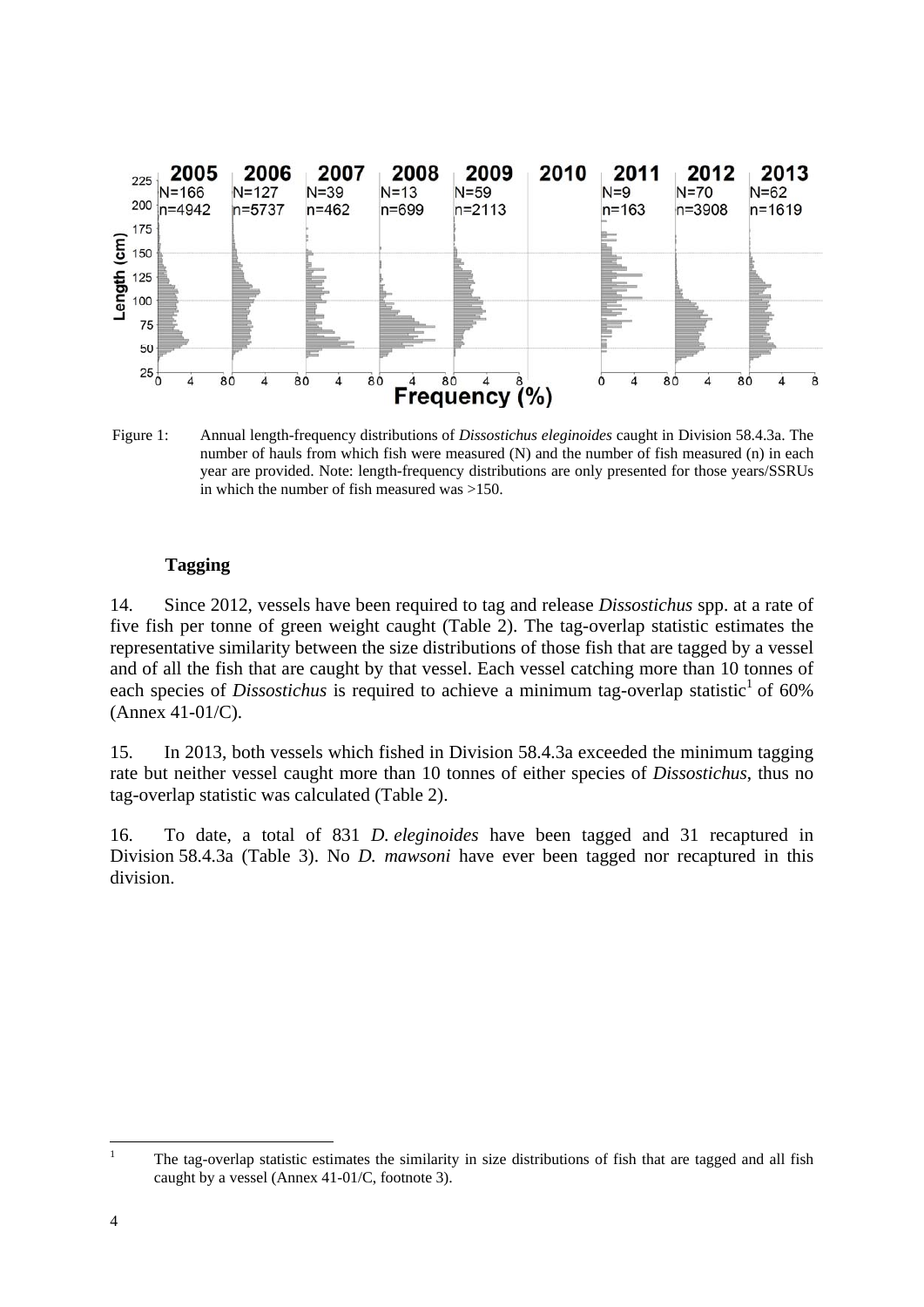Table 2: Annual tagging rate, by vessel, operating in the exploratory fishery for *Dissostichus* spp. in Division 58.4.3a. The tag-overlap statistics (CM 41-01) for *D. mawsoni* and *D. eleginoides* respectively are provided in brackets. Values for the tag-overlap statistic are not calculated for catches of less than 10 tonnes (\*).

| <b>Flag State</b>                                           | Vessel name                                                                                  | Season                                                 |             |             |             |              |      |             |              |                          |
|-------------------------------------------------------------|----------------------------------------------------------------------------------------------|--------------------------------------------------------|-------------|-------------|-------------|--------------|------|-------------|--------------|--------------------------|
|                                                             |                                                                                              | 2005                                                   | 2006        | 2007        | 2008        | 2009         | 2010 | 2011        | 2012         | 2013                     |
| Australia<br>France<br>Japan<br>Korea, Republic of<br>Spain | Avro Chieftain<br>Saint André<br>Shinsei Maru No. 3<br>Bonanza No. 707<br>Arnela<br>Galaecia | $2.8(-, -)$<br>$3.7(-, -)$<br>$2(-, -)$<br>$1.6(-, -)$ | $1.2(-, -)$ | $1.8(-, *)$ |             | $3.7(-, 45)$ |      | $3.9(-, *)$ | $6.9(-, 79)$ | $9.2(-, *)$<br>$6(-, *)$ |
| Uruguay                                                     | Tronio<br><i>Banzare</i>                                                                     |                                                        |             | $2.2(-, *)$ | $4.7(-, *)$ |              |      |             |              |                          |
| Required tagging rate                                       |                                                                                              |                                                        |             |             | 3           | 3            | 3    | 3           |              |                          |

Table 3: The number of individuals of *Dissostichus eleginoides* tagged in each year. The number of fish recaptured by each vessel/year is provided in brackets.

| <b>Flag State</b>  | Vessel name        | Season     |        |      |           |        |      |       |            |           |
|--------------------|--------------------|------------|--------|------|-----------|--------|------|-------|------------|-----------|
|                    |                    | 2005       | 2006   | 2007 | 2008      | 2009   | 2010 | 2011  | 2012       | 2013      |
| Australia          | Avro Chieftain     | 4(0)       |        |      |           |        |      |       |            |           |
| France             | Saint André        |            |        |      |           |        |      |       | 235(9)     | 60(11)    |
| Japan              | Shinsei Maru No. 3 |            |        | 4(0) |           | 113(2) |      | 14(0) |            | 56<br>(1) |
| Korea, Republic of | Bonanza No. 707    | 32(0)      |        |      |           |        |      |       |            |           |
| Spain              | Arnela             | 19(0)      |        |      |           |        |      |       |            |           |
|                    | Galaecia           | 144(0)     | 104(6) |      |           |        |      |       |            |           |
|                    | Tronio             |            |        | 5(0) |           |        |      |       |            |           |
| Uruguay            | Banzare            |            |        |      | 41 $(2)$  |        |      |       |            |           |
| Total              |                    | 199<br>(0) | 104(6) | 9(0) | (2)<br>41 | 113(2) |      | 14(0) | 235<br>(9) | 116 (12)  |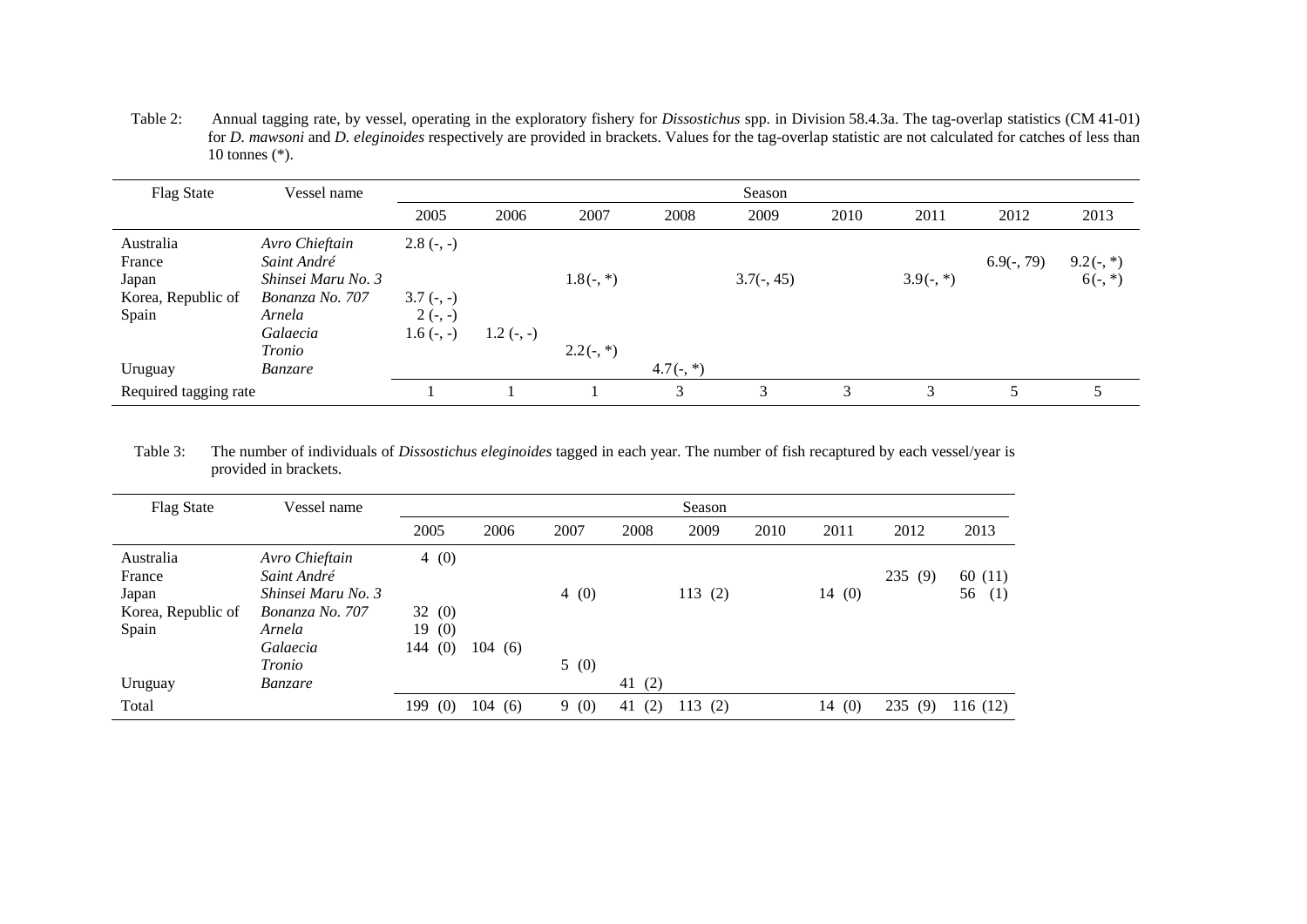## **Life-history parameters**

### **Data collection**

17. The life histories of *D. mawsoni* and *D. eleginoides* are characterised by slow growth, low fecundity and late maturity. Both *D. mawsoni* and *D. eleginoides* appear to have protracted spawning periods, taking place mainly in winter, but which may start as early as late autumn and extend into spring. However, as this is the period least accessible to fishing, and thus the collection of biological data, specific life-history traits for these species are limited (WG-FSA-08/14). The areas that are considered to be the most likely spawning grounds for *D. mawsoni* include the north of the Ross Sea associated with the Pacific– Antarctic Ridge (SSRUs 881B–C) and the Amundsen Ridge (SSRU 881E) in the Amundsen Sea. In the Cooperation Sea, *D. mawsoni* most likely spawn on BANZARE Bank (Division 58.4.3b). *Dissostichus eleginoides* are thought to spawn in deep water around South Georgia Island (Subarea 48.3), Bouvet Island (Subarea 48.6) and on the Kerguelen Plateau (Divisions 58.5.1 and 58.5.2).

### **Parameter estimates**

18. There are no specific life-history parameters for either *D. mawsoni* or *D. eleginoides* in this division, the parameters used in assessed fisheries can be found in the 'Stock assessment' appendices of the relevant Fishery Reports.

#### **Stock assessment status**

19. A preliminary stock assessment for Division 58.4.3a was detailed in WG-SAM-08/05 and employed a biomass dynamic surplus production model to assess the status of the stock using the tag/release of 199 individuals and recapture of six individuals from 2005 and 2006 data respectively, as well as legal and estimated illegal catches. Resultant stock size estimates were then used to estimate long-term yields (using the CCAMLR decision rules) under four different assumptions about the additional uncertainty in future stock dynamics, beyond that already accounted for in the stock assessment. This gave a range of potential long-term yields of 113, 105, 103 and 86 tonnes, which encompassed a wide range of future stock dynamic uncertainty assumptions.

## **By-catch of fish and invertebrates**

#### **Fish by-catch**

20. Catch limits for by-catch species groups (macrourids, rajids and other species) are defined in CM 33-03 and provided in Table 4. Within these catch limits the total catch of by-catch species shall not exceed the following limits:

• skates and rays (rajids) – 5% of the catch limit of *Dissostichus* spp. or 50 tonnes, whichever is greater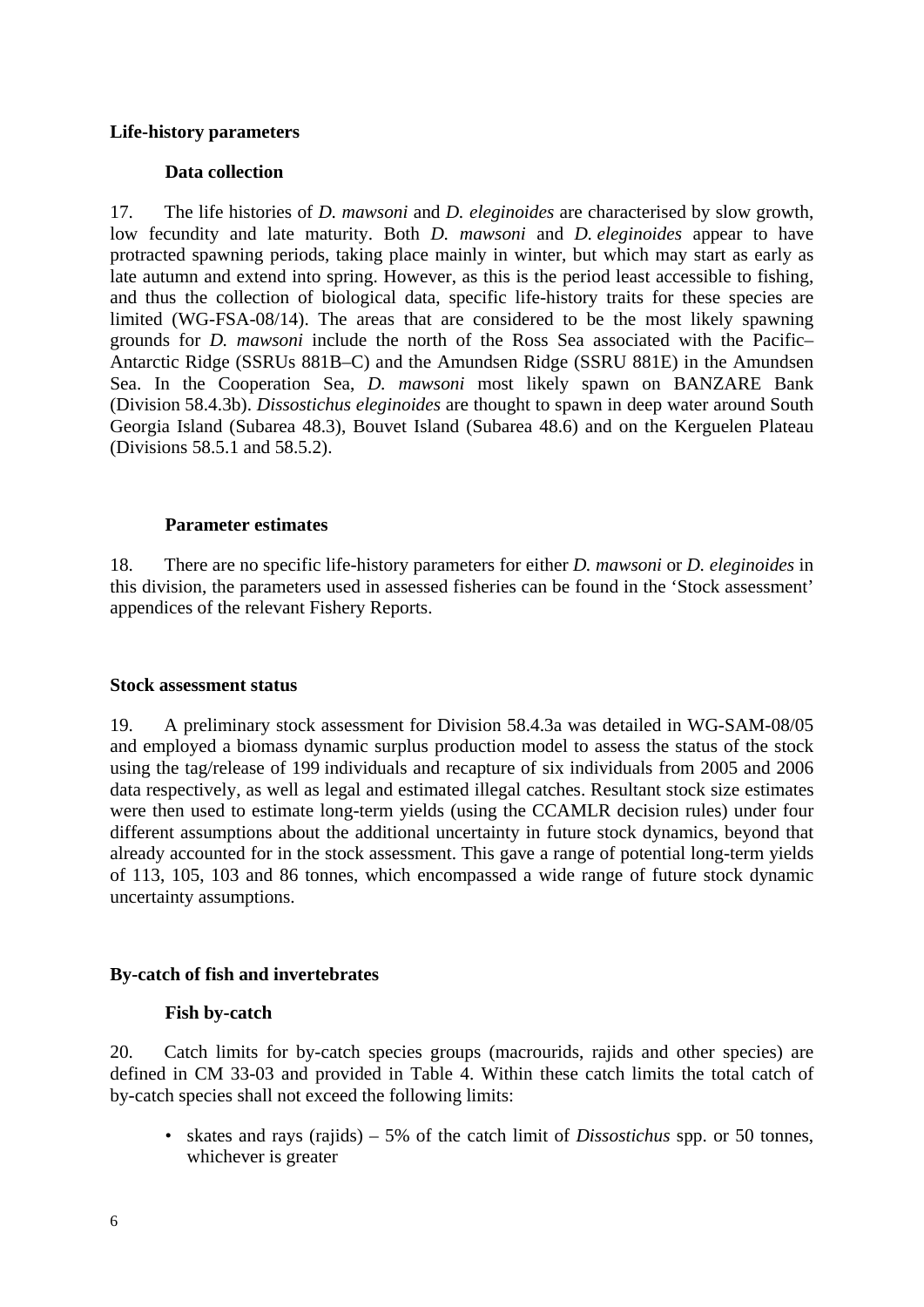- *Macrourus* spp. 16% of the catch limit for *Dissostichus* spp. or 20 tonnes, whichever is greater
- all other species combined 20 tonnes.

21. If the by-catch of any one species is equal to, or greater than, 1 tonne in any one haul or set, then the fishing vessel must move at least 5 n miles away for a period of at least five days.

22. If the catch of *Macrourus* spp. taken by a single vessel in any two 10-day periods in a single SSRU exceeds 1 500 kg in a 10-day period and exceeds 16% of the catch of *Dissostichus* spp. in that period, the vessel shall cease fishing in that SSRU for the remainder of the season.

23. Those skates and rays which are caught alive and which have not been tagged (CM 41–01, Annex 41-01/C, paragraphs 2(v) and (vii)), should be released by cutting the snood and, when practical, removing the hooks, and the number recorded and reported.

24. The by-catch in Division 58.4.3a consists predominantly of rajids with a maximum, reported in 2012, of 32 tonnes or 64% of that catch limit for that group (Table 4). In 2013 all rajids were released alive and thus the reported catch of this group is 0 tonnes.

| Season |                            | <b>Macrourids</b>             |                            | Rajids                        |                    |                            | Other species                 |  |  |
|--------|----------------------------|-------------------------------|----------------------------|-------------------------------|--------------------|----------------------------|-------------------------------|--|--|
|        | Catch<br>limit<br>(tonnes) | Reported<br>catch<br>(tonnes) | Catch<br>limit<br>(tonnes) | Reported<br>catch<br>(tonnes) | Number<br>released | Catch<br>limit<br>(tonnes) | Reported<br>catch<br>(tonnes) |  |  |
| 2005   | 26                         | 2                             | 50                         | 17                            | 985                | 20                         | 2                             |  |  |
| 2006   | 26                         |                               | 50                         |                               |                    | 20                         |                               |  |  |
| 2007   | 26                         | 0                             | 50                         | 0                             |                    | 20                         |                               |  |  |
| 2008   | 26                         | 0                             | 50                         | 2                             |                    | 20                         |                               |  |  |
| 2009   | 26                         | 2                             | 50                         | 2                             | 57                 | 20                         | $\mathfrak{D}$                |  |  |
| 2010   | 26                         | 0                             | 50                         | 0                             |                    | 20                         |                               |  |  |
| 2011   | 26                         | 0                             | 50                         | 0                             |                    | 20                         | $\Omega$                      |  |  |
| 2012   | 26                         | 4                             | 50                         | 32                            |                    | 20                         | 3                             |  |  |
| 2013   | 26                         | 2                             | 50                         | 0                             | 3 6 6 6            | 20                         |                               |  |  |

Table 4: Catch history for by-catch species (macrourids, rajids and other species), catch limits and number of rajids released alive in Division 58.4.3a. Catch limits are for the whole fishery (see CM 33-03 for details). (Source: fine-scale data.)

# **Invertebrate by-catch including VME taxa**

25. All Members are required to submit, within their general new (CM 21-01) and exploratory (CM 21-02) fisheries notifications, information on the known and anticipated impacts of their gear on vulnerable marine ecosystems (VMEs), including benthos and benthic communities such as seamounts, hydrothermal vents and cold-water corals. All of the VMEs in CCAMLR's VME Register are currently afforded protection through specific area closures.

26. There are no VMEs or VME Risk Areas designated in Division 58.4.3a.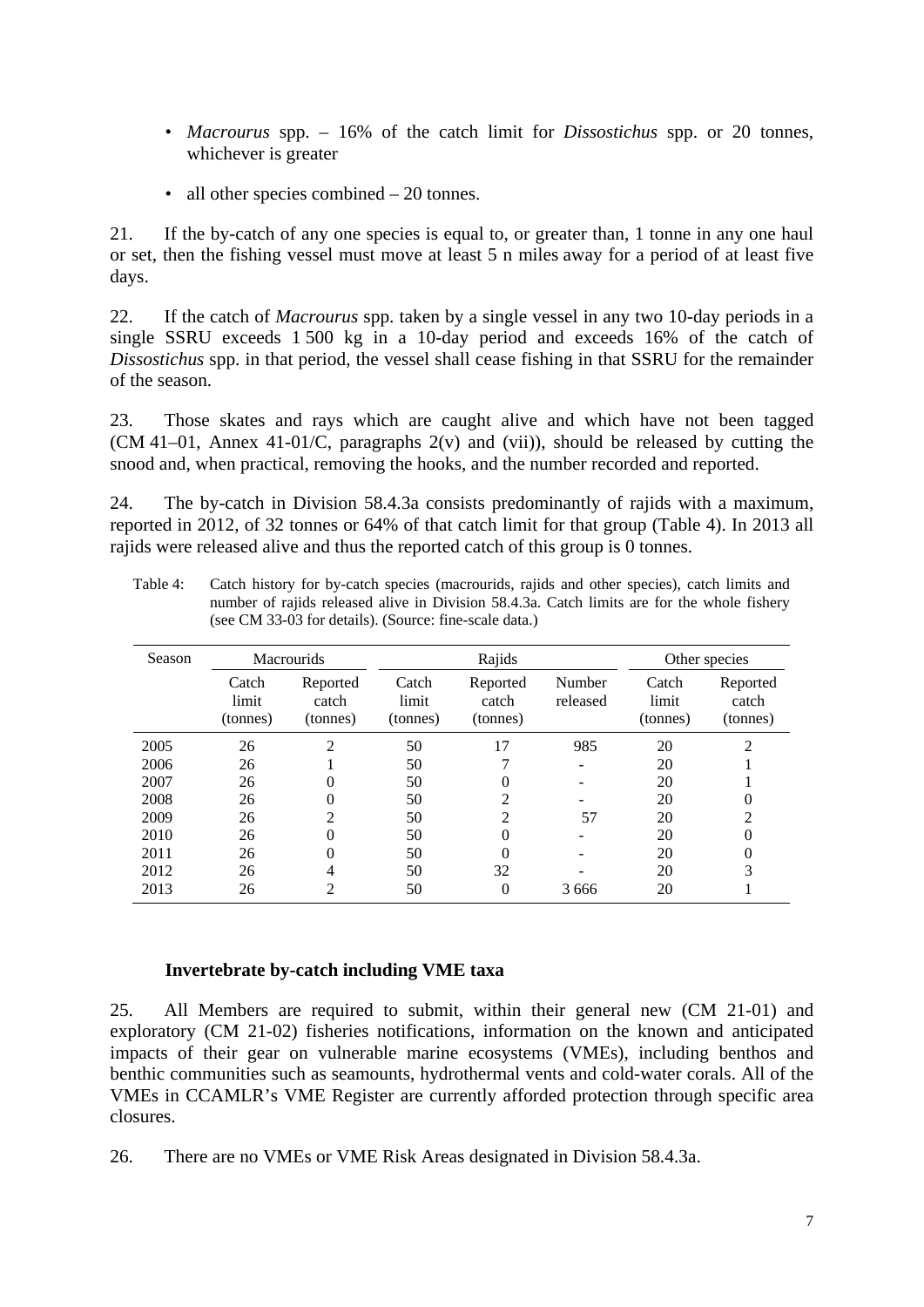## **Incidental mortality of birds and mammals**

# **Incidental mortality**

27. Prior to 2012 there were no seabird mortalities observed in Division 58.4.3a. In that year, a single mortality of a white-chinned petrel (*Procellaria aequinoctialis*) was reported. There have been no observed seabird mortalities in 2013.

28. There have been no observed incidental mortalities of marine mammals in Division 58.4.3a.

## **Mitigation measures**

29. The requirements of CM 25-02 'Minimisation of the incidental mortality of seabirds in the course of longline fishing or longline fishing research in the Convention Area' apply to this fishery. There is an exemption to the requirement for night setting by achieving the sink rates described in CM 24-02 and subject to a seabird by-catch limit.

30. The risk level of seabirds in this fishery in Division 58.4.3a is category 3 (average) (SC-CAMLR-XXX, Annex 8, paragraph 8.1).

## **Ecosystem implications and effects**

31. There is no formal evaluation available for this fishery.

## **Current management advice and conservation measures**

32. The limits on the exploratory fishery for *Dissostichus* spp. in Division 58.4.1 are defined in CM 41-11. The limits in force and the advice of WG-FSA to the Scientific Committee for the forthcoming season are summarised in Table 5.